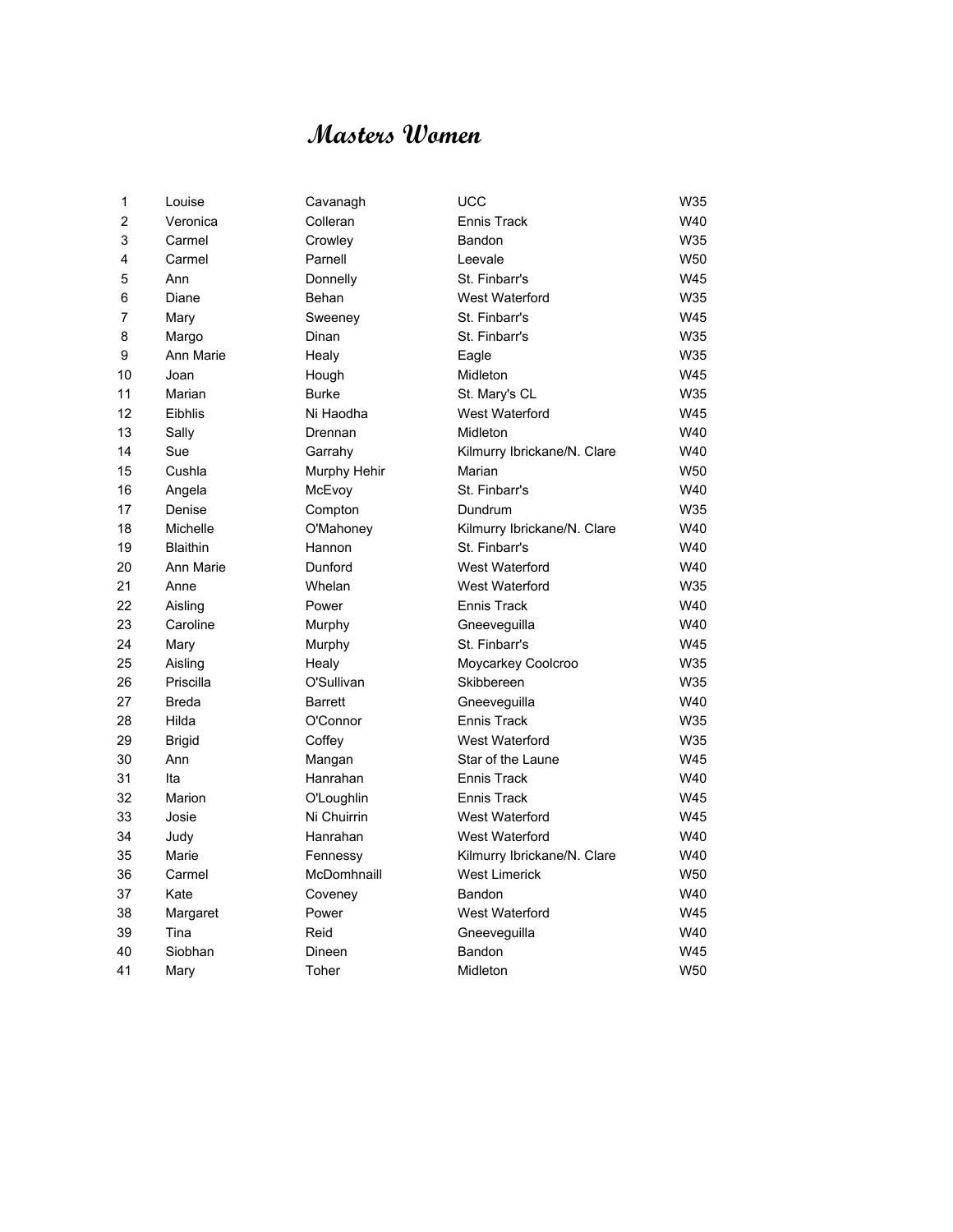### **Masters Women over 35**

| 1  | Louise          | Cavanagh     | <b>UCC</b>         |
|----|-----------------|--------------|--------------------|
| 2  | Carmel          | Crowley      | Bandon             |
| 3  | Diane           | Behan        | West Waterford     |
| 4  | Ann Marie       | Healy        | Eagle              |
| 5  | Marian          | <b>Burke</b> | St. Mary's CL      |
| 6  | Denise          | Compton      | Dundrum            |
| 7  | <b>Blaithin</b> | Hannon       | St. Finbarr's      |
| 8  | Aisling         | Healy        | Moycarkey Coolcroo |
| 9  | Priscilla       | O'Sullivan   | Skibbereen         |
| 10 | Hilda           | O'Connor     | Ennis Track        |
| 11 | <b>Brigid</b>   | Coffey       | West Waterford     |
| 12 | Judy            | Hanrahan     | West Waterford     |

#### **Masters Women over 40**

| 1              | Veronica        | Colleran       | Ennis Track                 |
|----------------|-----------------|----------------|-----------------------------|
| $\overline{2}$ | Margo           | Dinan          | St. Finbarr's               |
| 3              | Sally           | Drennan        | Midleton                    |
| 4              | Sue             | Garrahy        | Kilmurry Ibrickane/N. Clare |
| 5              | Angela          | McEvoy         | St. Finbarr's               |
| 6              | Michelle        | O'Mahoney      | Kilmurry Ibrickane/N. Clare |
| 7              | Ann Marie       | Dunford        | West Waterford              |
| 8              | Anne            | Whelan         | West Waterford              |
| 9              | Aisling         | Power          | <b>Ennis Track</b>          |
| 10             | Caroline        | Murphy         | Gneeveguilla                |
| 11             | <b>Breda</b>    | <b>Barrett</b> | Gneeveguilla                |
| 12             | Ita             | Hanrahan       | <b>Ennis Track</b>          |
| 13             | Marie           | Fennessy       | Kilmurry Ibrickane/N. Clare |
| 14             | Kate            | Coveney        | Bandon                      |
| 15             | Tina            | Reid           | Gneeveguilla                |
|                |                 |                |                             |
| 1st            | County          | Cork           | 21pts                       |
| 1              | Louise          | Cavanagh       | <b>UCC</b>                  |
| 3              | Carmel          | Crowley        | Bandon                      |
| 8              | Margo           | Dinan          | St. Finbarr's               |
| 9              | Ann Marie       | Healy          | Eagle                       |
|                |                 |                |                             |
| 2nd            | County          | Clare          | 45pts                       |
| 2              | Veronica        | Colleran       | <b>Ennis Track</b>          |
| 11             | Marian          | <b>Burke</b>   | St. Mary's                  |
| 14             | Sue             | Garrahy        | Kilmurry Ibrickane/N. Clare |
| 18             | Michelle        | O'Mahoney      | Kilmurry Ibrickane/N. Clare |
|                |                 |                |                             |
| 1st            | Club            | St. Finbarr's  | 43pts                       |
| 8              | Margo           | Dinan          |                             |
| 16             | Angela          | McEvoy         |                             |
| 19             | <b>Blaithin</b> | Hannon         |                             |
|                |                 |                |                             |